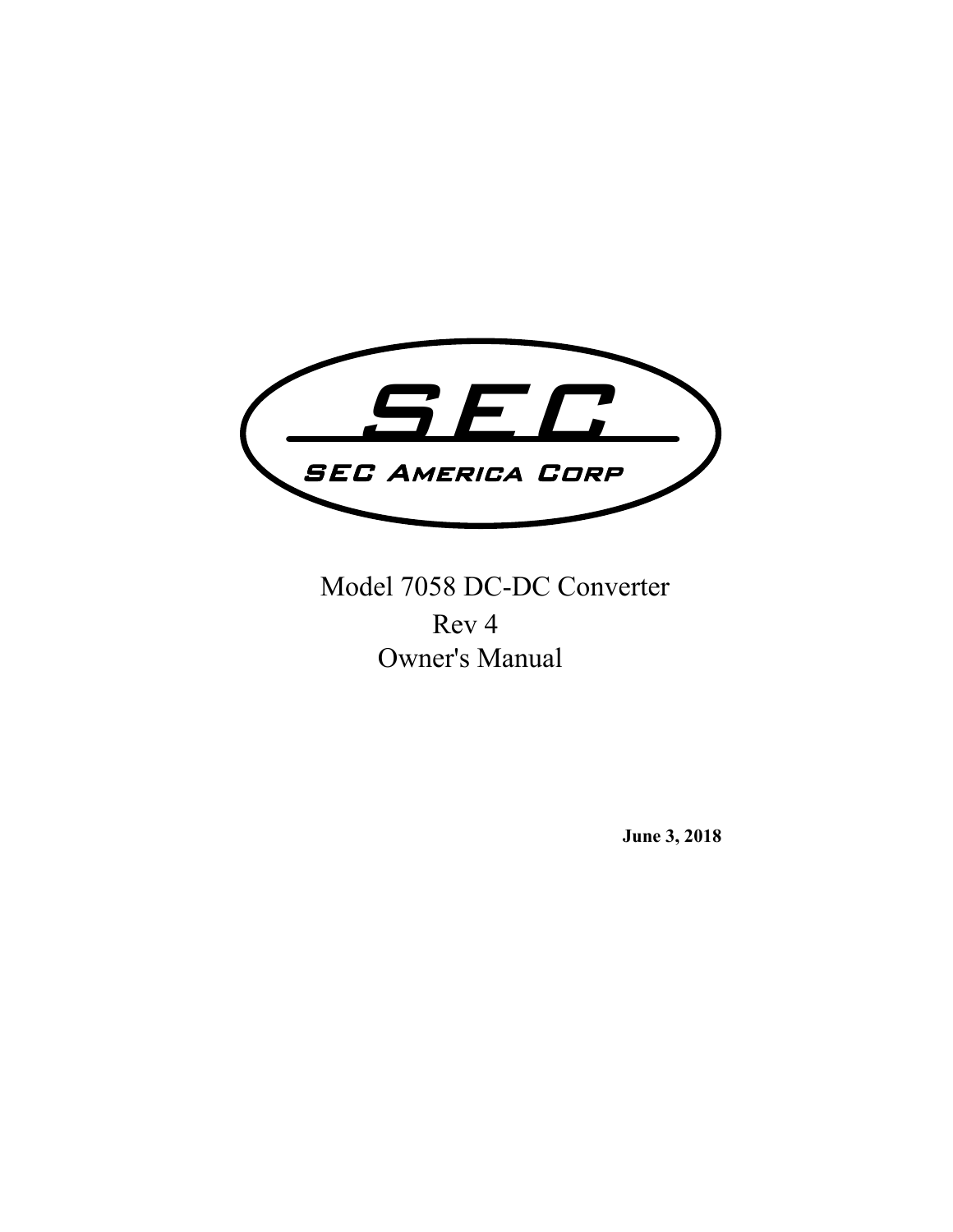## **TABLE OF CONTENTS**

| L                                         | <b>Introduction</b><br><b>Installation</b> |                                                             |                |
|-------------------------------------------|--------------------------------------------|-------------------------------------------------------------|----------------|
| $\mathbf{I}$                              |                                            |                                                             |                |
|                                           | 2.1                                        | Mounting                                                    |                |
|                                           |                                            | 2.2 Connections                                             |                |
|                                           |                                            | 2.3 Methods of Converter Activation                         | $\overline{2}$ |
|                                           |                                            | <b>III</b> Performance Characteristics and Indicator Lights | 3              |
|                                           |                                            | <b>IV</b> Internal Adjustment of Output Voltage             | 5              |
|                                           | 4.1                                        | Voltage Adjustment                                          |                |
| Warranty<br>V                             |                                            |                                                             | 6,7            |
|                                           | <b>VI Mechanical Drawing</b>               |                                                             |                |
| 9<br><b>VII Electrical Specifications</b> |                                            |                                                             |                |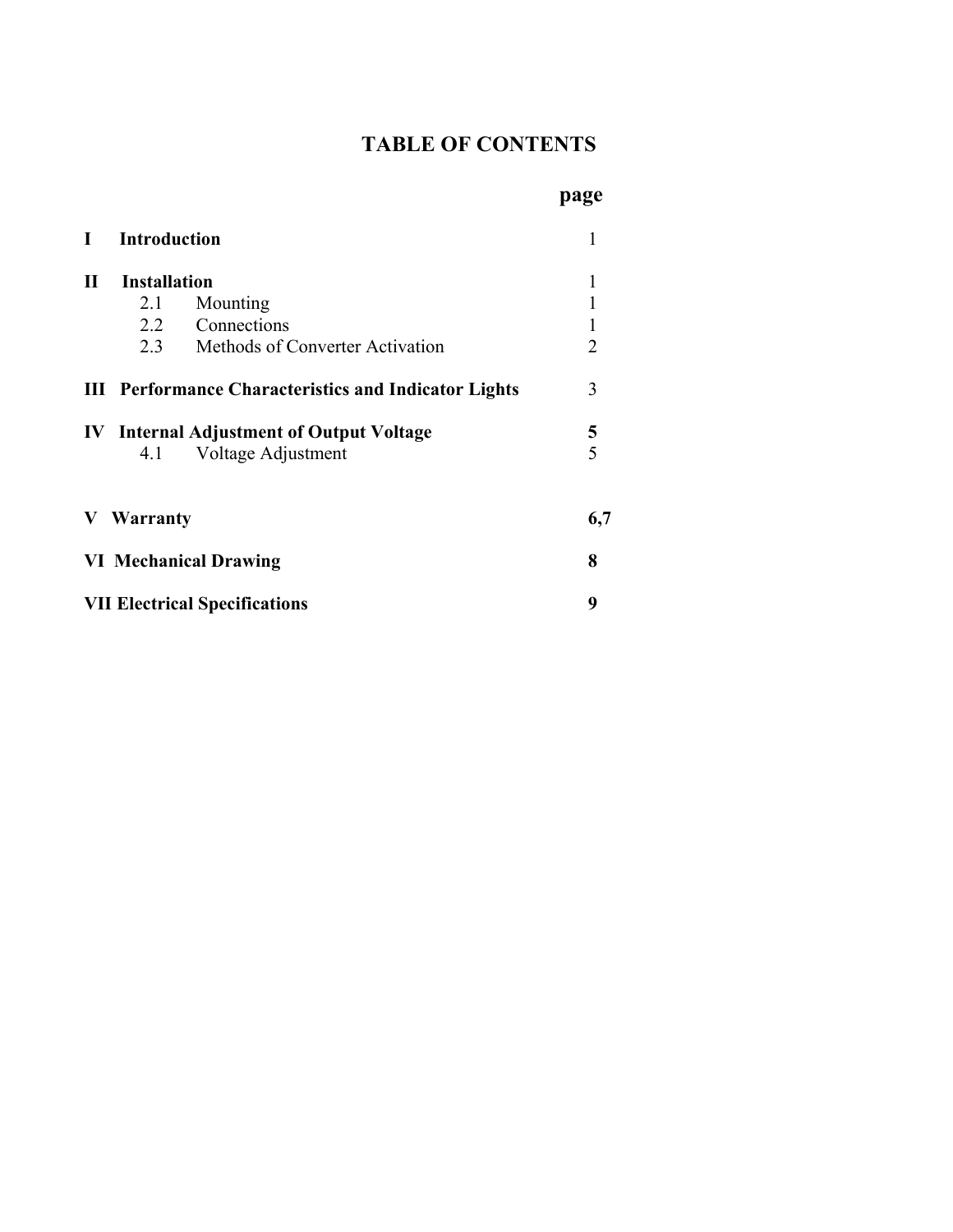## **I Introduction**

Model 7058 is shipped in fully assembled form. The installer should locate a bag containing a quantity of (4) blade terminals intended for use with the I/O cabling to be used with the unit. After removal of the unit from its packaging it should be verified that it has suffered no damage in shipment. It is very important to follow the instructions of this manual to ensure proper connection and mounting.

Model 7058 is a high power 12 Volt to a maximum of 58.4 Volt DC‐DC battery charger capable of delivering 20A to a lithium iron phosphate battery bank of 16 cells and nominal 51.2V rating. It is designed for mounting in vehicles of all types and is capable of enduring harsh vibration and shock.

### **II Installation**

#### **2.1 Mounting**

Model 7058 has an overall length of 17.85 inches with mounting flanges included in this dimension. Hole mounting centers are 17.34 x 3.93 (inches)

### **2.2 Connections**

#### **Tools Required ‐ 1 flat blade screw driver (1/4 in. wide)**

Figure 1 shows the connection panel view of the 7058.



**Figure 1**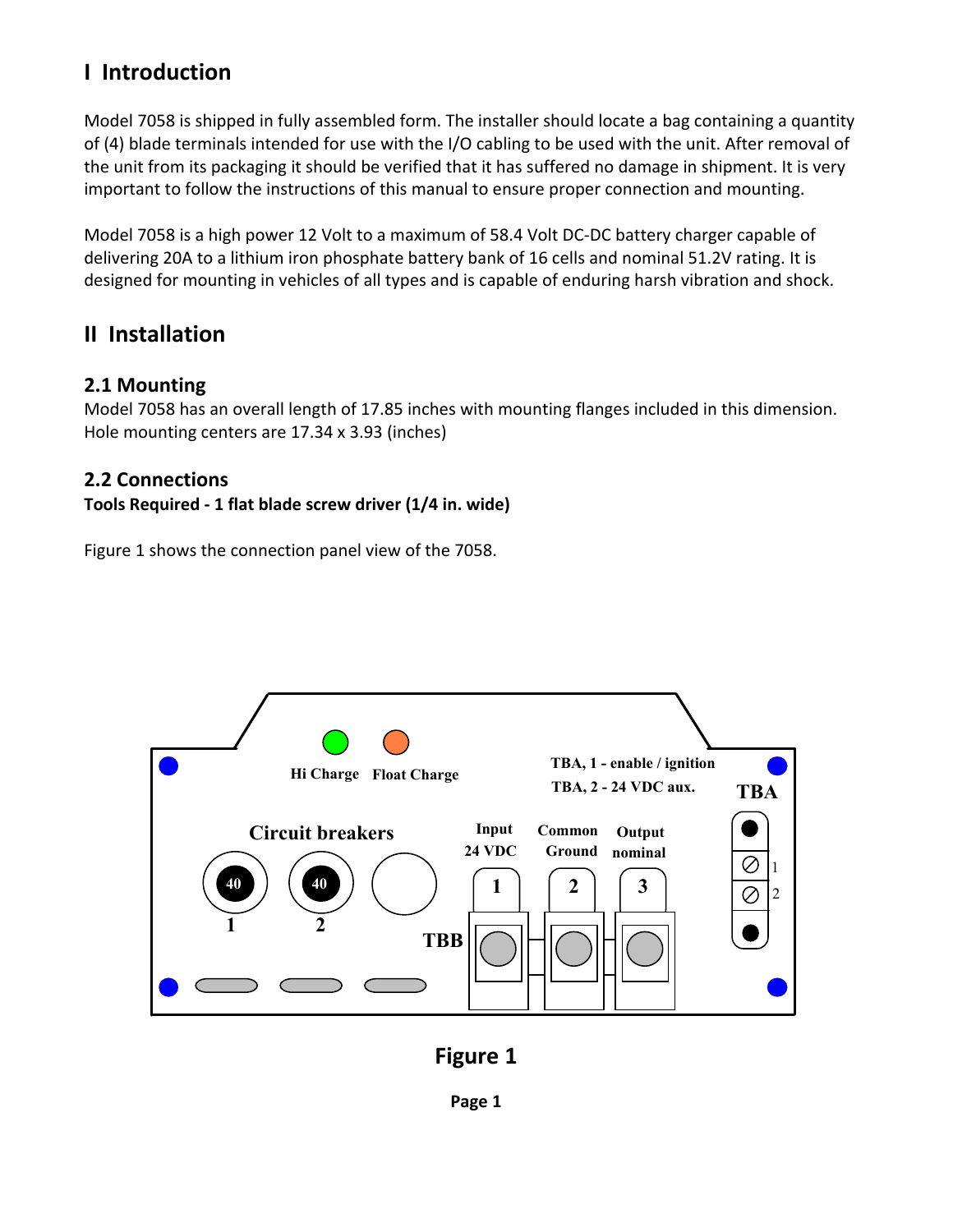#### **Prior to Main Input Power Connections:**

The 7058 comes supplied with 4 blade terminals intended for crimping on to #2 AWG multi‐stranded battery cable. It is important to utilize these terminals in order to realize reliable high current capacity connections between the terminal block and input/output cables.

**Prior to hook up to the vehicle power source, the buttons on the two circuit breakers shown in Figure 1 should be pulled out into the OFF position. This position is indicated by the exposure of the white portion of the breaker button shaft.** This ensures that there is no sparking from the source of power and also allows a reprieve in case there should be a hook up error. (This error would have to be detected prior to energizing the unit).

Once the breaker buttons are pulled, proceed to make connections as follows:

- A) Connect input +24V line to position #1 of TBB.
- B) Connect input GROUND to position #2 of TBB.
- C) Connect output (+51V nominal) line to position #3 of TBB.
- D) Connect output GROUND to position #2.

Prior to depressing the circuit breaker buttons, installer should:

- 1) Ensure that hook up in steps A through D are correct.
- 2) Select the method of converter activation.

**Grounding Stud:** The flat side of the unit is equipped with a ground stud which is connected to the 7058 housing. It may be connected to the battery ground of the vehicle at the user's option.

### **2.3 Methods of Converter Activation (with all circuit breakers on)**

- A) Connect terminal #1 to terminal #2 on terminal block TBA**.** (The 7058 is shipped from the factory with a shorting jumper in place between those terminals.) This configuration allows for converter activation by turning the source power "ON". For this method the circuit breakers must be left in the ON position.
- B) Alternately the converter can be switched on from the vehicle's ignition system. Remove the jumper between terminals #1 and #2 on TBA. To energize the charger, connect terminal 1 to 24 V through the ignition switch or another switch that would enable terminal 1 to access 12 VDC. For this method the circuit breakers must be left in ON position.
- C) Terminal #1 can be connected to terminal #2 through a remote ON/OFF switch or relay contacts thereby activating the charger. For this method the circuit breakers must be left in ON position.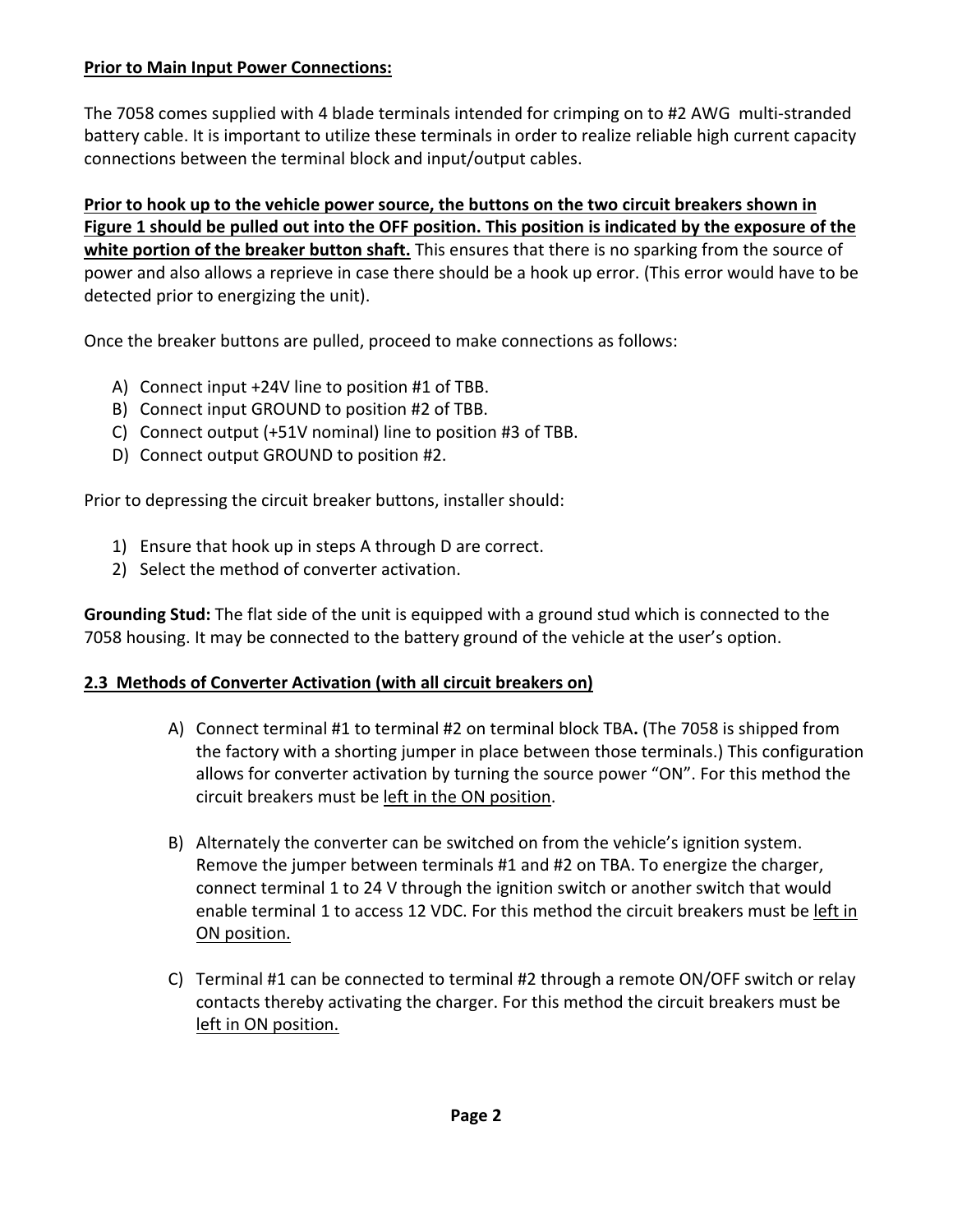# **III Performance Characteristics and Indicator Light Functions**

Once 7058 is properly connected, it is ready for activation. A microprocessor controls the 7058 performance and protection functions:

## **ON STATE FUNCTIONS**

#### **Output Voltage Cycles**

- A) Upon initial turn on, the unit comes on with a charging voltage of 58.4 VDC limited to 30A. This state is discernible by the illumination of the green light (high charge indicator). If the battery bank (load) becomes fully charged with battery charging current being less than 1.5A, the unit will stop charging and remain in a state of sensing the output voltage. In this state the amber light turns ON and the green one turns OFF.
- B) Should the voltage float down to 51V, the 7058 will auto adjust its voltage to 58.4 VDC which is discernible by the amber light turning off and the green light (high charge indicator) turning on.
- C) As the battery bank charges up again, the 7058 monitors output current. When the current dips below 1A‐2A, the charger turns off. This becomes discernible by the green light turning OFF as the amber light turns ON.
- D) Each time the charger is activated by the remote terminals or energized by the application of power, it goes into charge mode.

#### **Current Limit and Overload**

- A) In charge mode, the 7058 will supply up to a maximum of 30A at 58.4 VDC and will current limit should the load demand more than 32A.
- B) Should severe loading occur, bringing the output voltage below 36 VDC, the unit will shut off.
- C) Once the unit has endured such severe overloads (B), in order for it to resume normal functions the overload must be removed. Then the charger needs to be reset by power down and then power up by any of the means described in section 2.3. Ten minutes should be allowed prior to power up. In this period the cooling fan of the unit may bring internal temperatures down to tolerable limits.

#### **Input Voltage Limits**

- A) The nominal input operating voltage of the Model 7058 is 24VDC. The unit will accept a range between 21.5 VDC and 32 VDC. When input voltage is outside of this range, the unit shuts down and the amber light flashes continuously.
- B) After the unit shuts down due to the input voltage dipping below 21.5, it will turn back ON once input voltage is restored back to at least 23.5V after a minimum time lapse of 5 seconds. This hysteresis and delay prevent ON/OFF input chatter.

### **OFF STATE**

A) When the unit is inactive both lights are off.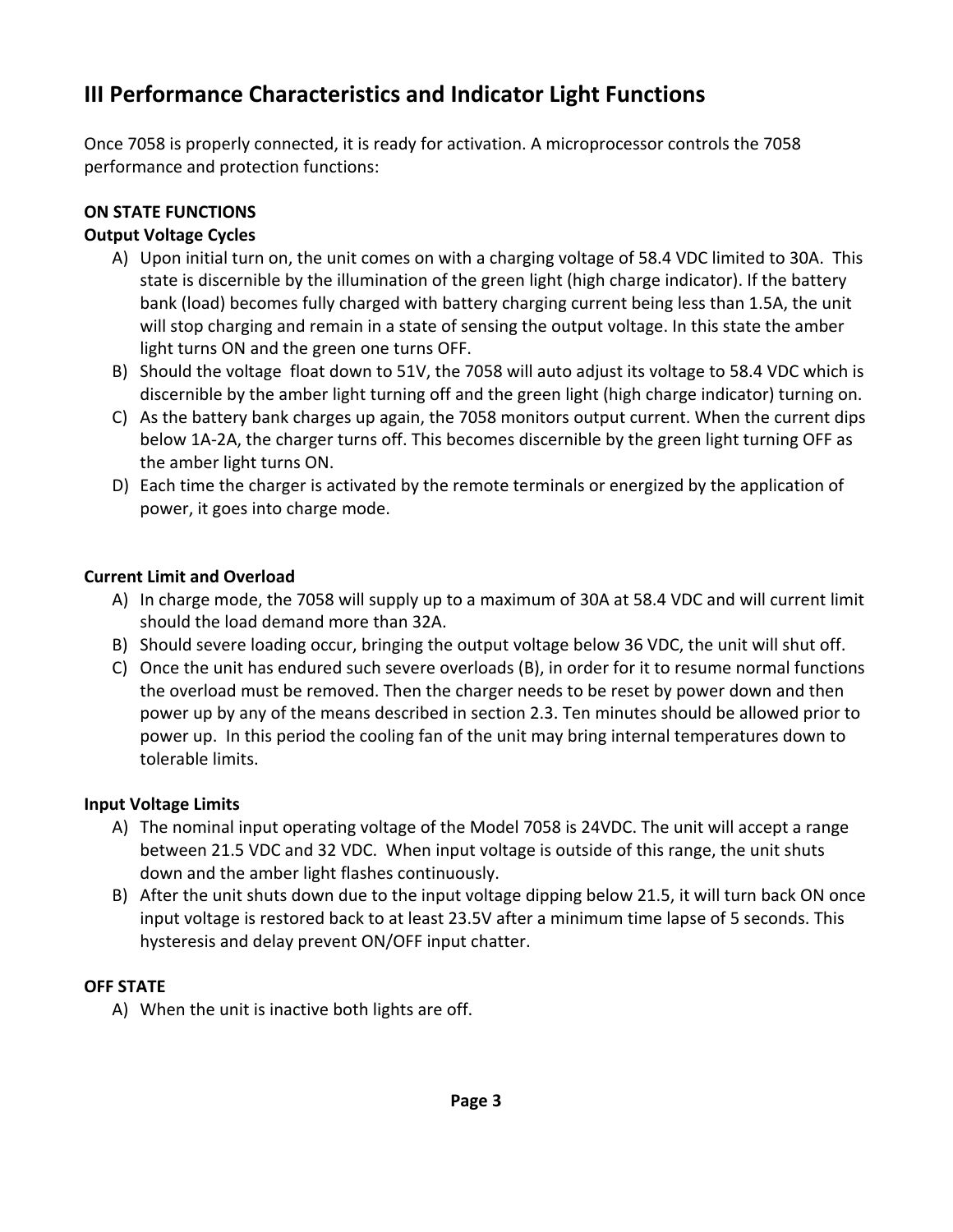**Table 1 shows the correspondence between indicator light states and the state of unit's operation:** 



**Table 1** 

# **IV** Battery Type Selection

Model 7058 is preprogrammed at the factory to be usable with batteries of 2 distinctive chemistries – 16 cell Lithium Iron Phosphate and 48V Lead Acid (AGM). The algorithm to charge Lithium Iron Phosphate or AGM is selectable by the position of a slide switch located on the blank panel of the unit.

Units are shipped from the factory with switch position in the Lithium mode. Figure 2 shows a battery type selector switch available at the rear of the unit to allow the user to select the AGM profile.

| AGM       | Lithium                        |  |  |
|-----------|--------------------------------|--|--|
|           | I I                            |  |  |
|           | <b>Battery Selector Switch</b> |  |  |
| Figure #2 |                                |  |  |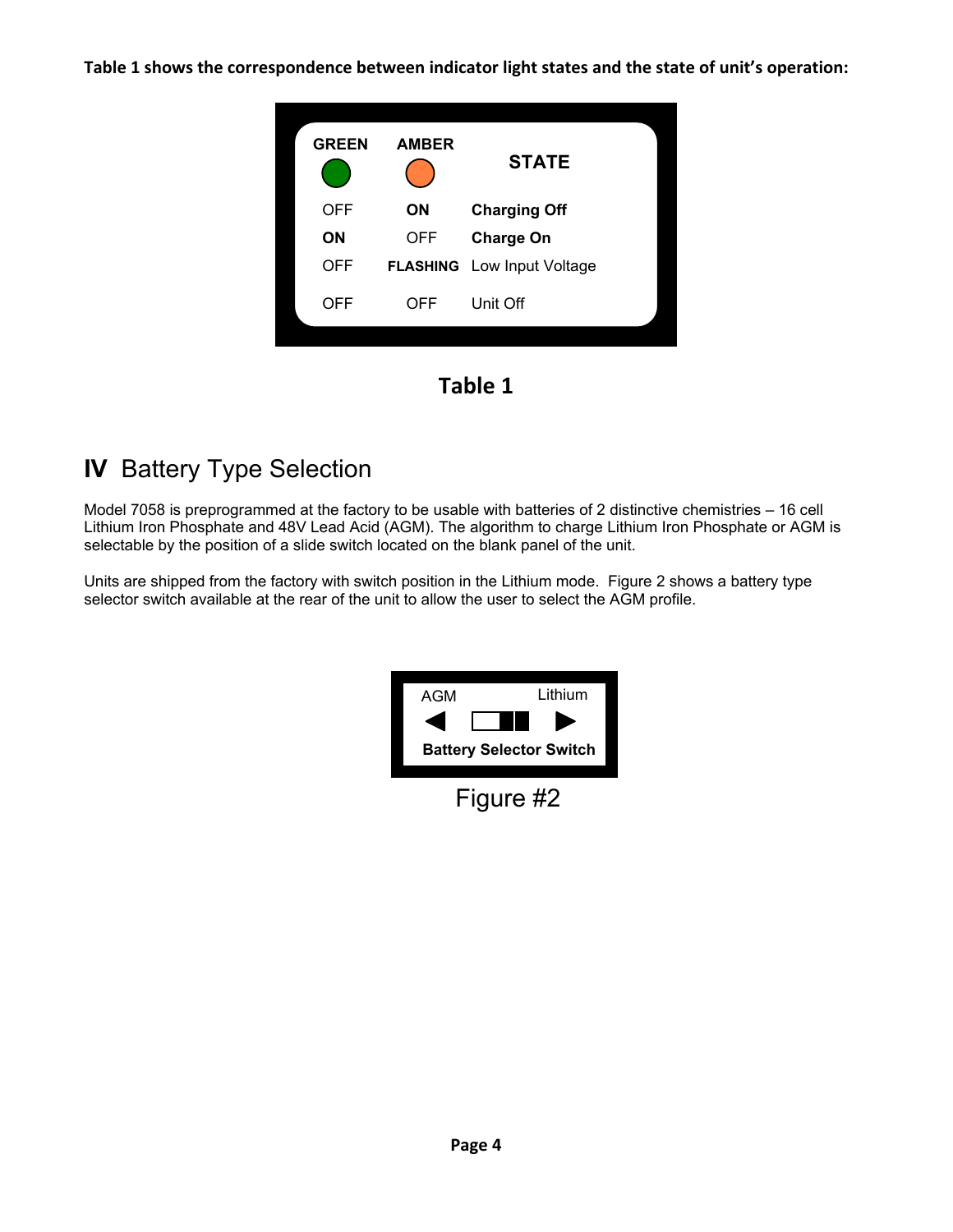# **IV Internal Adjustment of Output Voltage**

There should be no need for any adjustment provided the unit is used for its intended application. In the event that there is a need to alter the output voltage, use the following procedure:

Varying the adjustments of the Model 7058 requires the technician to have a stable DC power supply variable from at least 20 VDC to 30 VDC with a current capacity of at least 3A. This adjustment should be conducted with no load on the charger.

To access the adjustment turn the unit upside down and remove the base plate by unscrewing the 4 securing screws in its corners.

Orient the converter upside down and horizontally with the connection panel to the left as shown in figure #3.



Figure #3

A potentiometer can be noticed. Pink sealant compound may need to be removed to gain access.

The potentiometer is used to adjust output voltage in a range of 47.5 ‐ 56.3 VDC at no load float condition (amber light is ON). 7058 is factory adjusted in the Lithium Iron Phosphate setting to 51.2 VDC output at no load (float voltage). This corresponds to a high charge voltage of 58.4. If the float voltage is changed, the high charge voltage will automatically also be altered by the same amount.

#### **4.1) Instrumentation Configuration for Voltage Adjustment**

a) Hook up the unit under test as shown in Figure #4



b) Make sure terminals 1 & 2 on TBA are jumpered (shorted together) and that the power supply is turned off. Set the DVM to the appropriate scale to read 60 VDC at the desired accuracy.

c) Energize power supply and adjust its output voltage to +24 VDC. Adjust potentiometer to the desired output (between 47.5 VDC and 56 VDC) as read on the DVM.

d) Turn off power supply.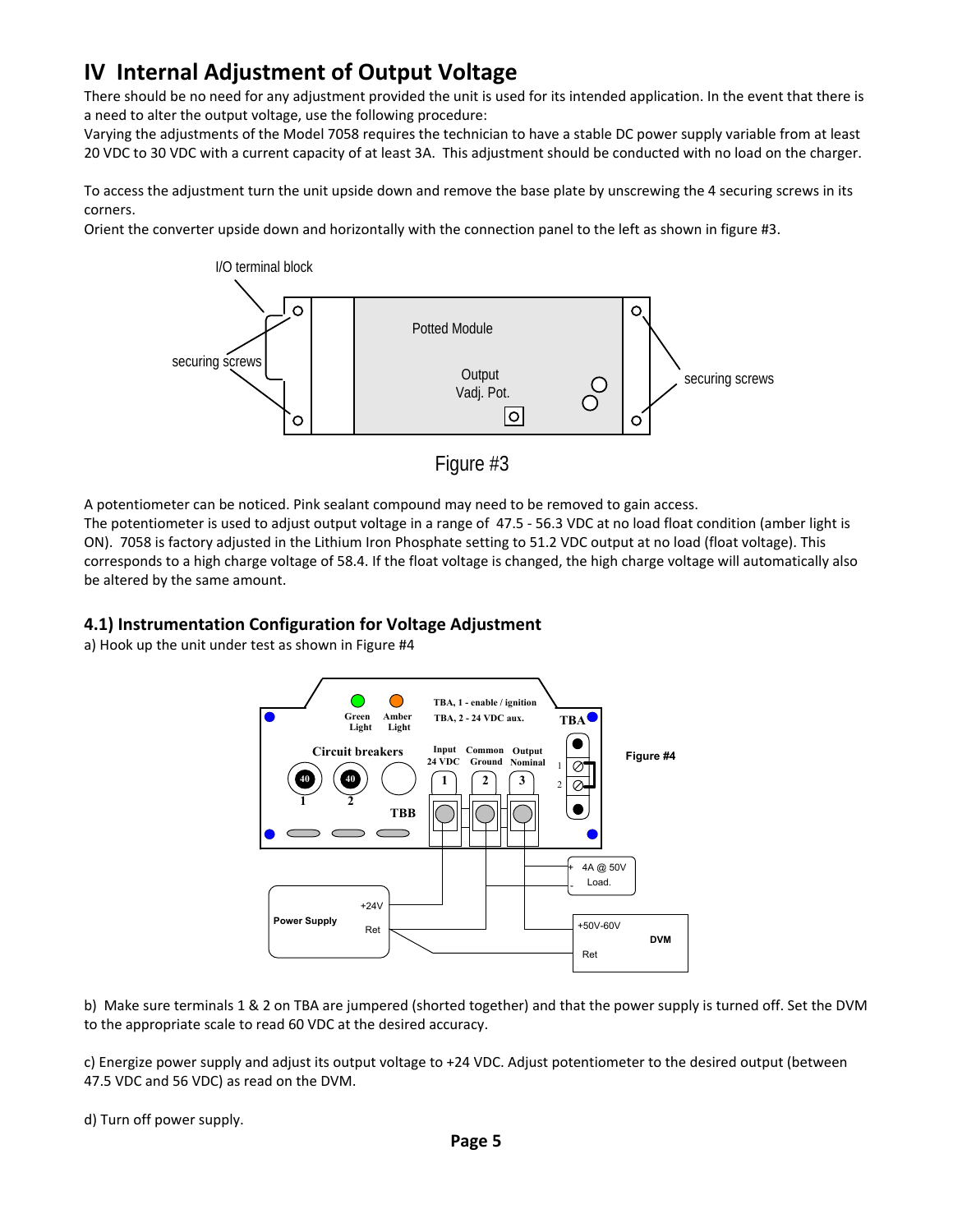## V Warranty and Repair

Should your investigations indicate that your new Model 7058 is defective or damaged and your unit is still under warranty, contact SEC America Corp. at 802‐865‐8388 and obtain return merchandise authorization for credit or exchange.

If the warranty period has expired or if the warranty has been violated due to operator error or misuse, call:

SEC America, Corp, Repair Department, at **802‐865‐8388** or fax SEC America Corp. at 802‐865‐8389 to receive authorization for shipment back to factory for analysis and possible repair.

## **Warranty**

**The Model 7058 has a 2 year warranty covering parts and labor. The warranty is found on page 7 of this owner's manual.** 

**Page 6**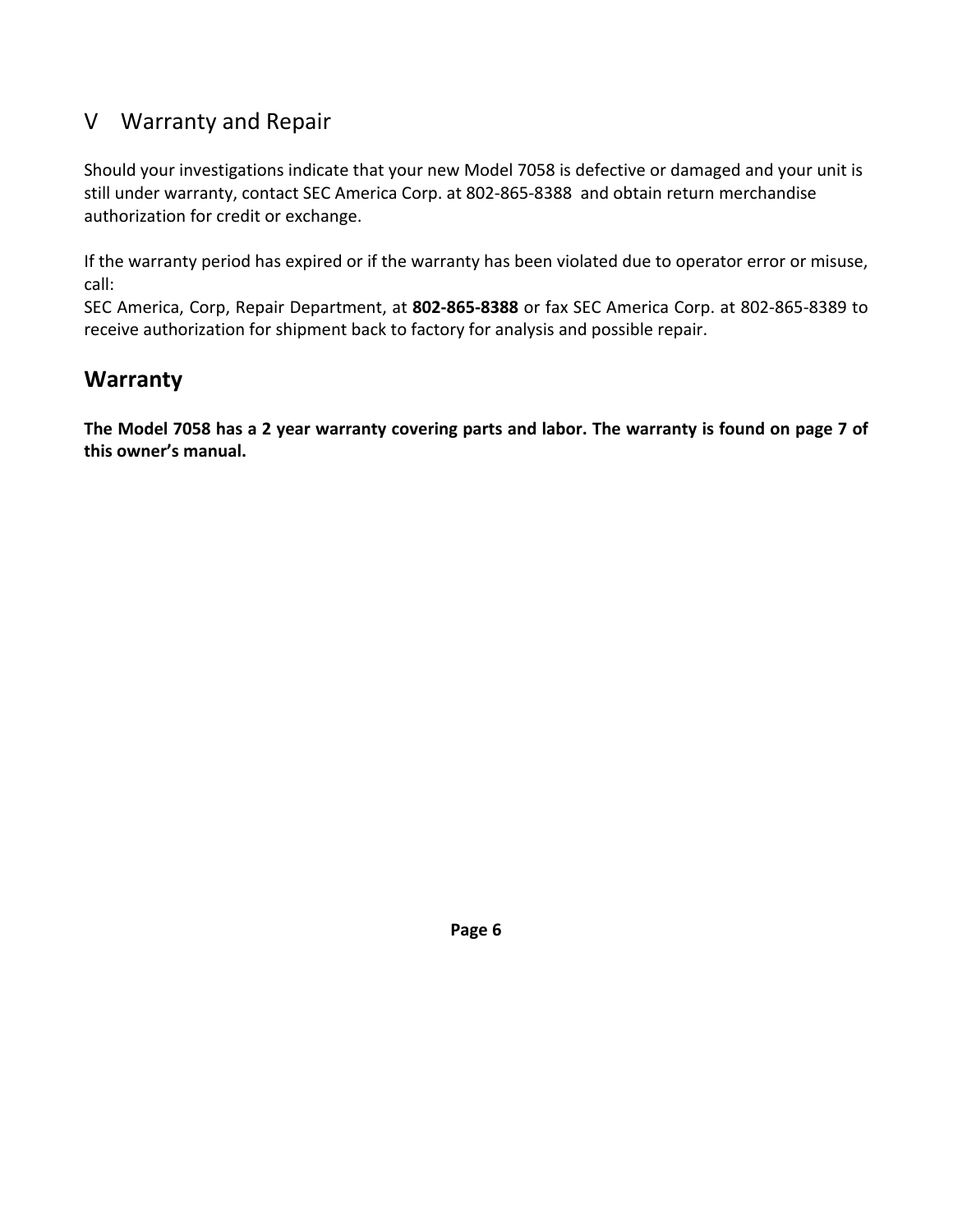#### LIMITED WARRANTY

We warrant each instrument, sold by us, or our authorized agents, to be free from defects in material and workmanship and that it will perform within applicable specifications for a period of two years after original shipment. Our obligation under this guarantee is limited to repairing or replacing any instrument or any part thereof,except fuses and pilot lights, which shall within one year after delivery to the original purchaser, be returned to us with transportation charges prepaid, prove after our examination to be thus defective.

The above limited warranties take the place of all other warranties, expressed or implied, and correction of such defects by replacement or repair shall constitute a fulfillment of all obligations under the terms of the warranties. The warranties do not cover any unit that has been damaged either in transit or by misuse, accident or negligence. No warranty or representation by anyone other than this Company shall be binding on us.

To return a unit send only to the following address:

**SEC America, Corp 78 Ethan Allen Drive S. Burlington, VT 05403**

**PLEASE RETAIN YOUR ORIGINAL BILL OF SALE. IT MUST BE SUBMITTED WHEN MAKING ANY WARRANTY CLAIM**

**Page 7**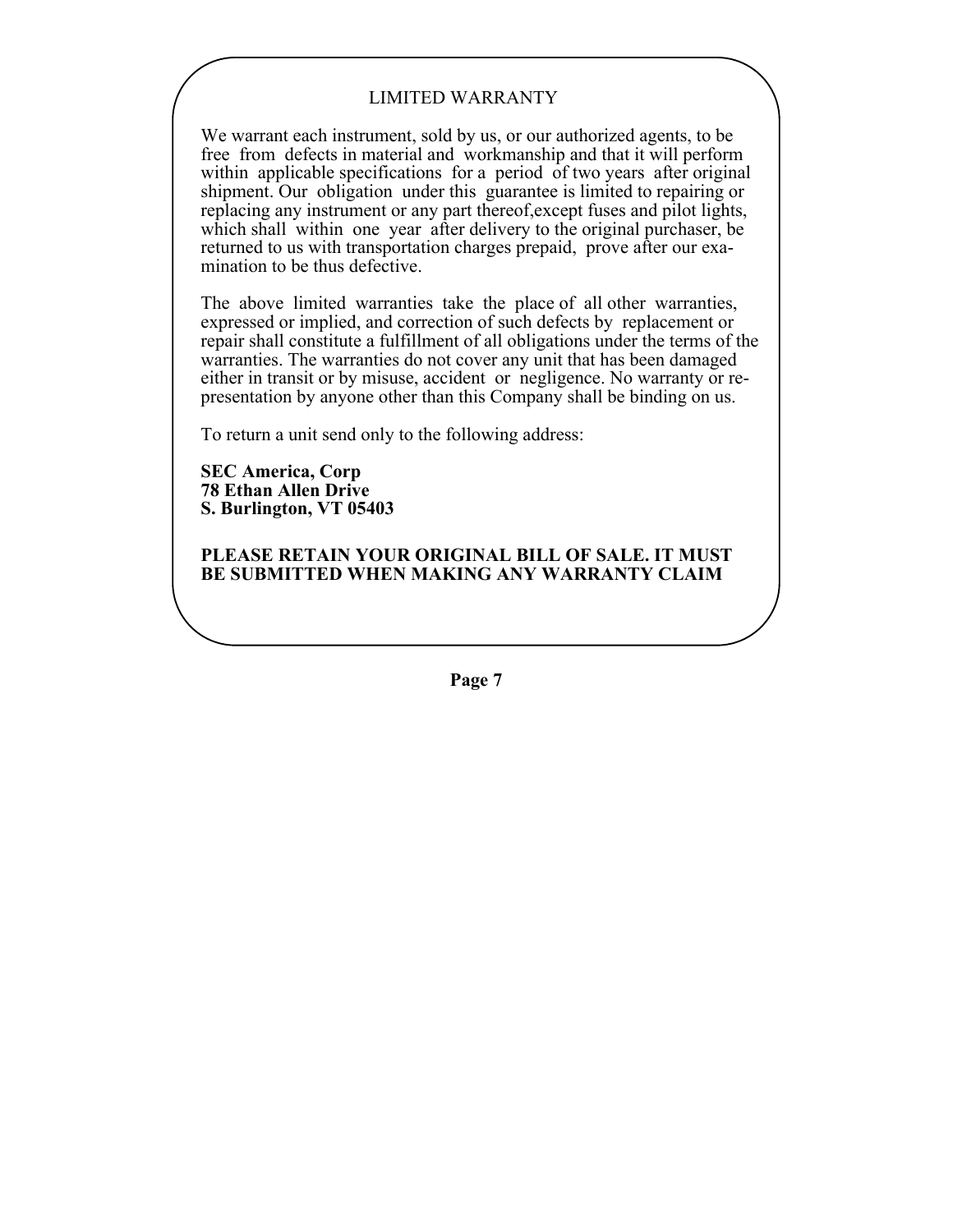

**Page 8**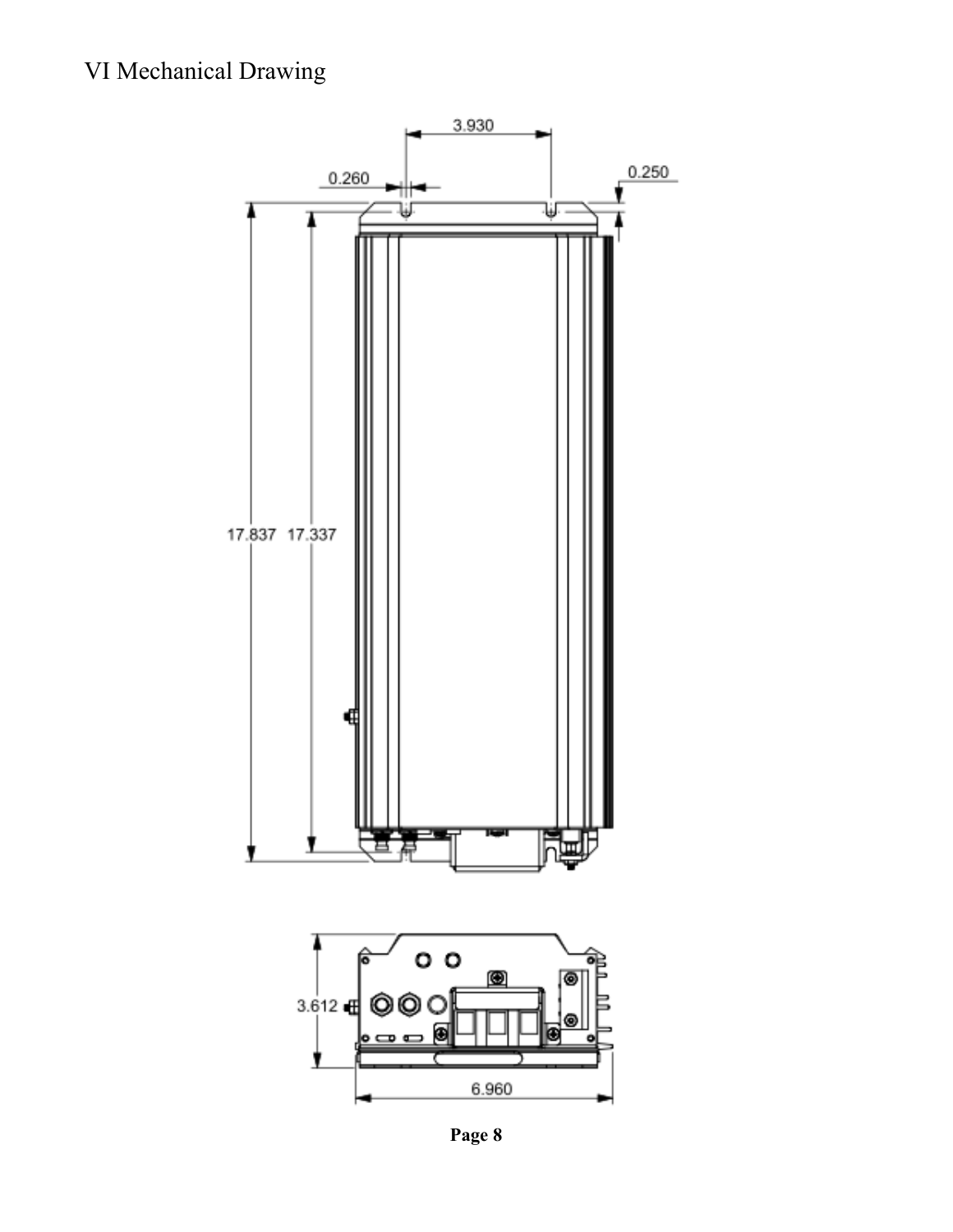# **VII Electrical Specifications:**

| Output Voltage:<br>Output Voltage Adjust Range<br>Continuous Max Load Amps: | 58.4V Charge Nominal (16 cell LiFePO4)<br>47.5 VDC to $56.0$ VDC (float)<br>30 ADC @ 40C ambient (Input 12.5 VDC)<br>22 ADC @ 60C ambient |
|-----------------------------------------------------------------------------|-------------------------------------------------------------------------------------------------------------------------------------------|
| <b>Maximum Power Dissipation:</b>                                           | 110 Watts @ Full Load (30A, 58.4 VDC out)                                                                                                 |
| Maximum Input Current:                                                      | 77 A (24 VDC in)                                                                                                                          |
| <b>Overload Protection:</b>                                                 | Electronically current limited (primary protection)                                                                                       |
|                                                                             | Thermal Circuit Breakers at the Input (secondary<br>protection)                                                                           |
| Cooling:                                                                    | Convection and Forced Air                                                                                                                 |
|                                                                             | Thermostat Controlled Fan                                                                                                                 |
| Output Ripple Voltage:                                                      | 10 mV RMS (20C to 75C)                                                                                                                    |
|                                                                             | 50 mV RMS (-30C)                                                                                                                          |
| Input Voltage Range:                                                        | 21.5 VDC to 32 VDC                                                                                                                        |
| Input Output Isolation:                                                     | Input and Output returns are Common (non isolated)                                                                                        |
| Low Voltage Cutout Circuit:                                                 |                                                                                                                                           |

| LOW YORAGE CUROUL CITCUIL.     |                                    |  |
|--------------------------------|------------------------------------|--|
| Low Voltage cutout point:      | 21.5 VDC                           |  |
| Low Voltage cutout Hysteresis: | 1.8 VDC; Unit turns on at 23.5 VDC |  |

#### **Activation Circuits:**

- 1) The unit may be activated through the command terminal #1 of terminal block TBA which when connected to +24 VDC of the vehicle will turn the charger ON..
- 2) The charger may be turned on by energizing the primary power source.

| Maximum Humidity:  | 100% non condensing       |
|--------------------|---------------------------|
| Maximum Elevation: | 15000 ft. above sea level |

#### **Mechanical Specifications:**

| Dimensions:              | See Drawing on Page 8                                   |
|--------------------------|---------------------------------------------------------|
| Shipping Weight:         | 16 lb.                                                  |
| Construction:            | Aluminum housing with painted steel end panels and base |
| Mounting Method:         | #12 Hardware via front and rear mounting flanges        |
| <b>Mounting Centers:</b> | $17.34 \times 3.93$ (inches)                            |
| Hook Up:                 | 3 Position Splicer Terminal Blocks                      |
|                          |                                                         |